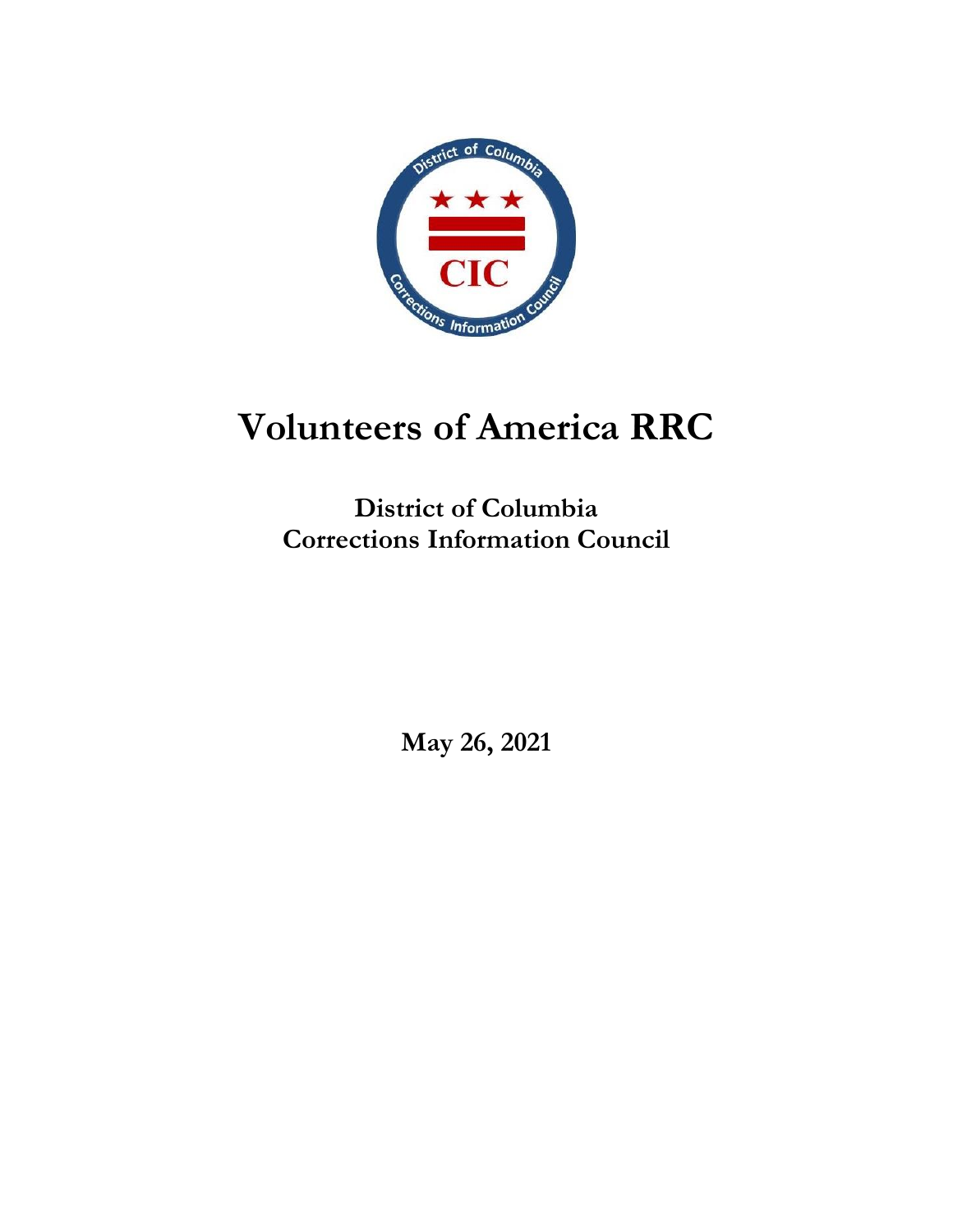### **District of Columbia Corrections Information Council**

Charles Thornton, Board Chair Katharine A. Huffman, Board Member Nkechi Taifa, Board Member Charlie Whitaker, Board Member Calvin Woodland Jr., Board Member

#### **About the District of Columbia Corrections Information Council**

The District of Columbia Corrections Information Council (CIC) is an independent oversight body mandated by the United States Congress and the Council of the District of Columbia to inspect, monitor, and report on the conditions of confinement in correctional facilities where inmates from the District of Columbia are incarcerated. This includes facilities operated by the Federal Bureau of Prisons (BOP), the District of Columbia Department of Corrections (DOC), and private contractors.

The CIC reports its observations and recommendations to the District of Columbia Representative in the United States Congress, the Mayor of the District of Columbia, the Council of the District of Columbia, the District of Columbia Deputy Mayor for Public Safety and Justice, the Director of the BOP, the Director of the DOC, and the community.

Although the CIC does not handle individual complaints or provide legal representation or advice, individuals are encouraged to contact the CIC. Reports, concerns, and general information from incarcerated DC residents and the public are very important to the CIC, and they greatly inform our inspection schedule, recommendations, and reports. However, unless expressly permitted by the individuals or required by law, names and identifying information of inmates, corrections staff not in leadership, and members of the general public will be kept anonymous and confidential.

#### **DC Corrections Information Council**

1400 Eye St. NW, Suite 400 Washington, DC 20005 Phone: (202) 478-9211 Email: dccic@dc.gov Website: https://cic.dc.gov/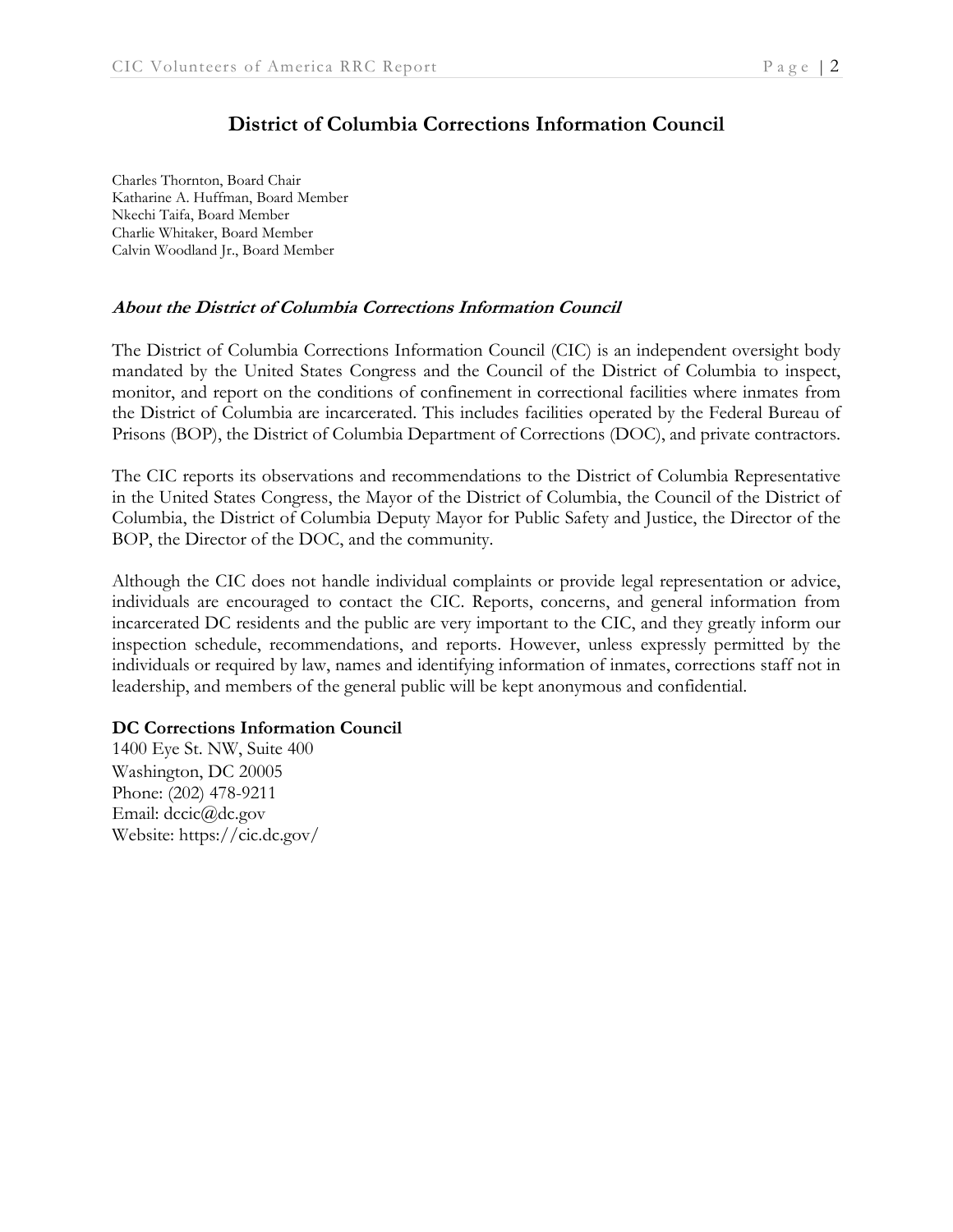# **TABLE OF CONTENTS**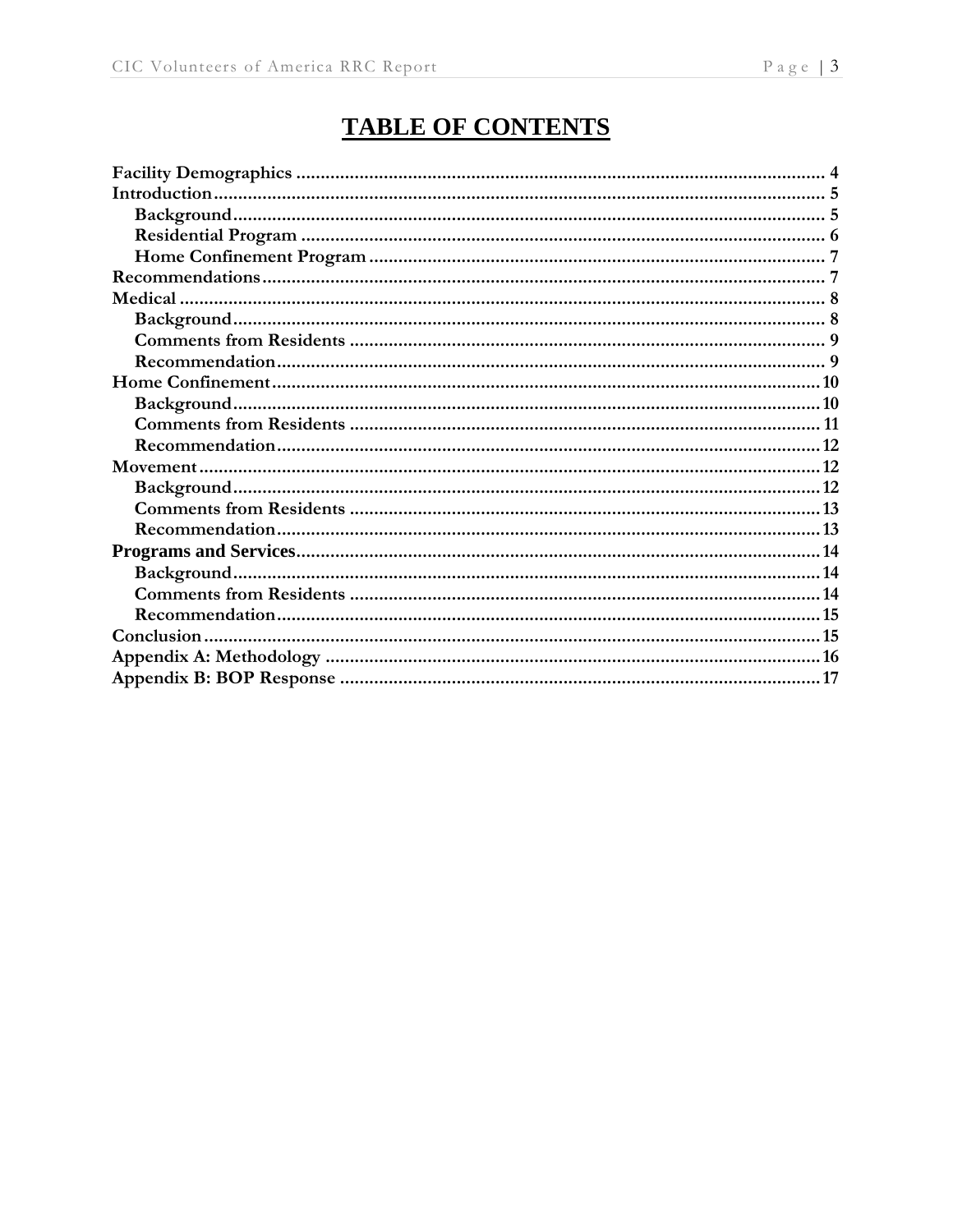# **Facility Demographics**

**Rated Capacity:** 148 **Current Population:** 102 **DC Residents in Population:** 51 **DC Residents Supervised on Home Confinement:** 37 **Survey Respondents:** 15

**Average Length of Stay**: 4 months **Security/Custody Level**: Minimum/community

The CIC conducted virtual visitation with the residents of VOA on November 19, 2020 based on a survey regarding their RRC experience during the COVID-19 pandemic. Fourteen respondents provided information about their length of stay in the federal system, which ranged from 15 months to 34 years. The total time served by the 14 men was almost 116 years. One of the men had served 34 years. The others served an average of 6  $\frac{1}{4}$  years. Half of the men served five or fewer years.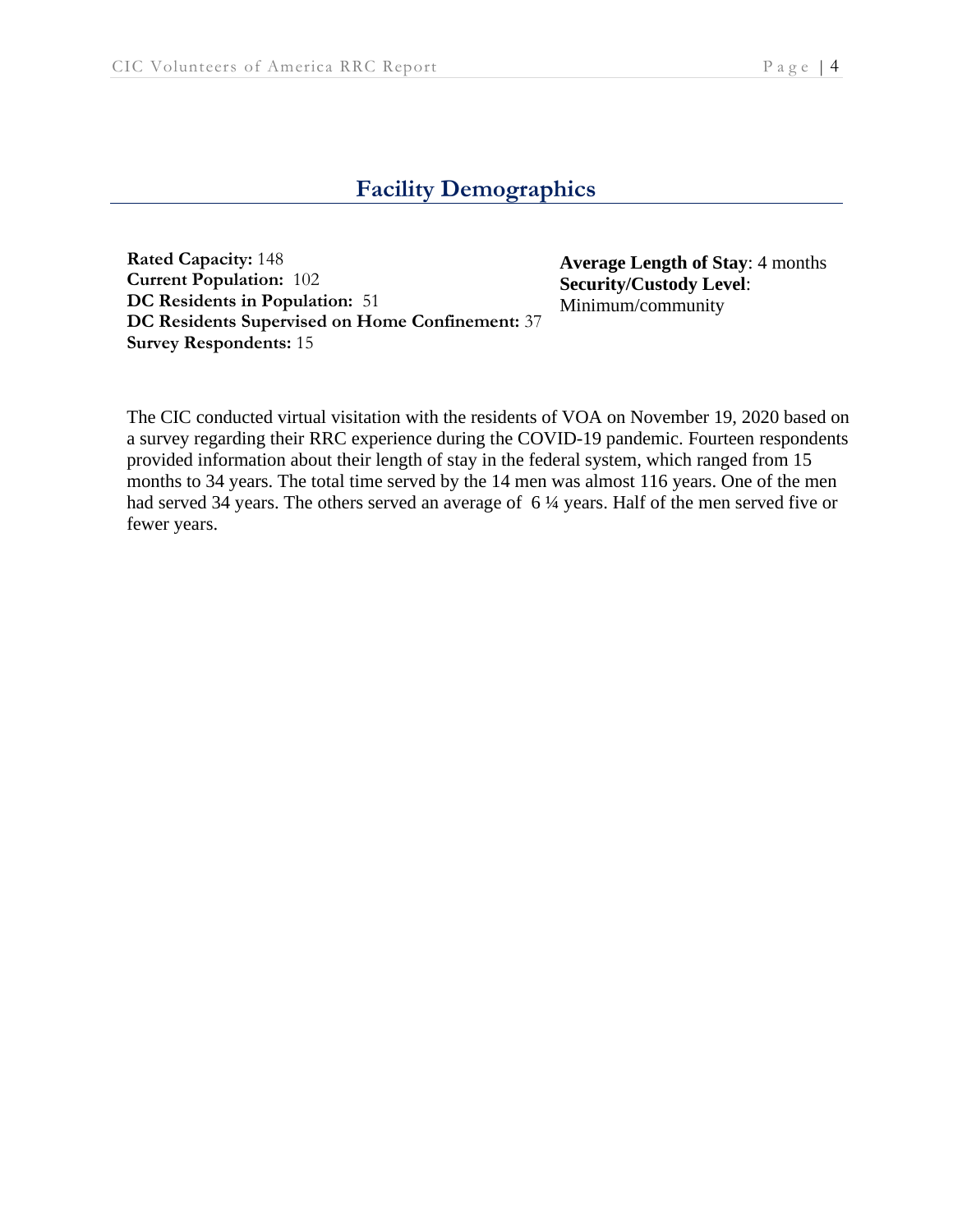# **Introduction**

#### **Background**

Volunteers of America (VOA) is a Residential Re-entry Center (RRC) located at 5000 E. Monument Street in Baltimore, Maryland. Volunteers of America has provided re-entry services for more than forty (40) years. The mission statement of VOA states: "Volunteers of America Chesapeake empowers self-reliance and inspires hope. As a church without walls we do this through personalized housing, ministry, health and human services that benefit vulnerable individuals, their families, and the community." VOA also contracts for mental health and addiction treatment services, including sex-offender treatment programming from Royal Minds, which is located walking distance from the facility. According to Director Solomon Hejirika (subsequently referred to as "the Director"), VOA makes sure resources from community providers are available for re-entry, obtaining identification, and building employment skills and opportunities.

The RRC in Baltimore re-located to its current site in 2013. The facility has 148 beds total: 20 are reserved for women, 128 are reserved for men; and the facility may accommodate 50 individuals on home confinement. According to the Director, there are approximately 42-45 staff members, which includes eight case managers, two employment specialists, and one person to manage the GPS for those on home confinement. When providing information about staffing, the Director did not include food service workers since they are contractors. At the time of the visit, there were several security positions that were vacant.

According to the Director, VOA normally relies on the provision of programming from community-based organizations. In response to concerns about COVID-19, almost all programming was suspended or terminated. On November 19, 2020 the only programs available to residents were Royal Minds, which is an off-site treatment program (one block from VOA) that has a contract with the BOP, and Voices for a Second Chance (VSC), which is an on-site first- responder<sup>1</sup> program occurring weekly on Tuesdays from 10 AM to 4 PM.

According to the Director, with the advent of COVID-19, the RRC (with approval from the BOP) has tried to transition people from on-site residential accommodations to home confinement as quickly as possible. The CIC is still awaiting previously requested information explaining the BOP's contract revision, which increased the number of people on home confinement to depopulate the residential program.

#### **Comment from the Federal Bureau of Prisons:**

*The BOP did not execute contract modifications as a result of the CARES Act, however they did issue technical direction. This information is available on the BOP public website at the following link: https://www.bop.gov/coronavirus/index.jsp. Guidance and technical direction for RRC and HC providers can be located at the bottom of the page.*

<sup>&</sup>lt;sup>1</sup> "First Responder Services" assist people during and after incarceration by connecting people with services and resources while providing guidance. VSC staff works with individuals to design a reintegration plan.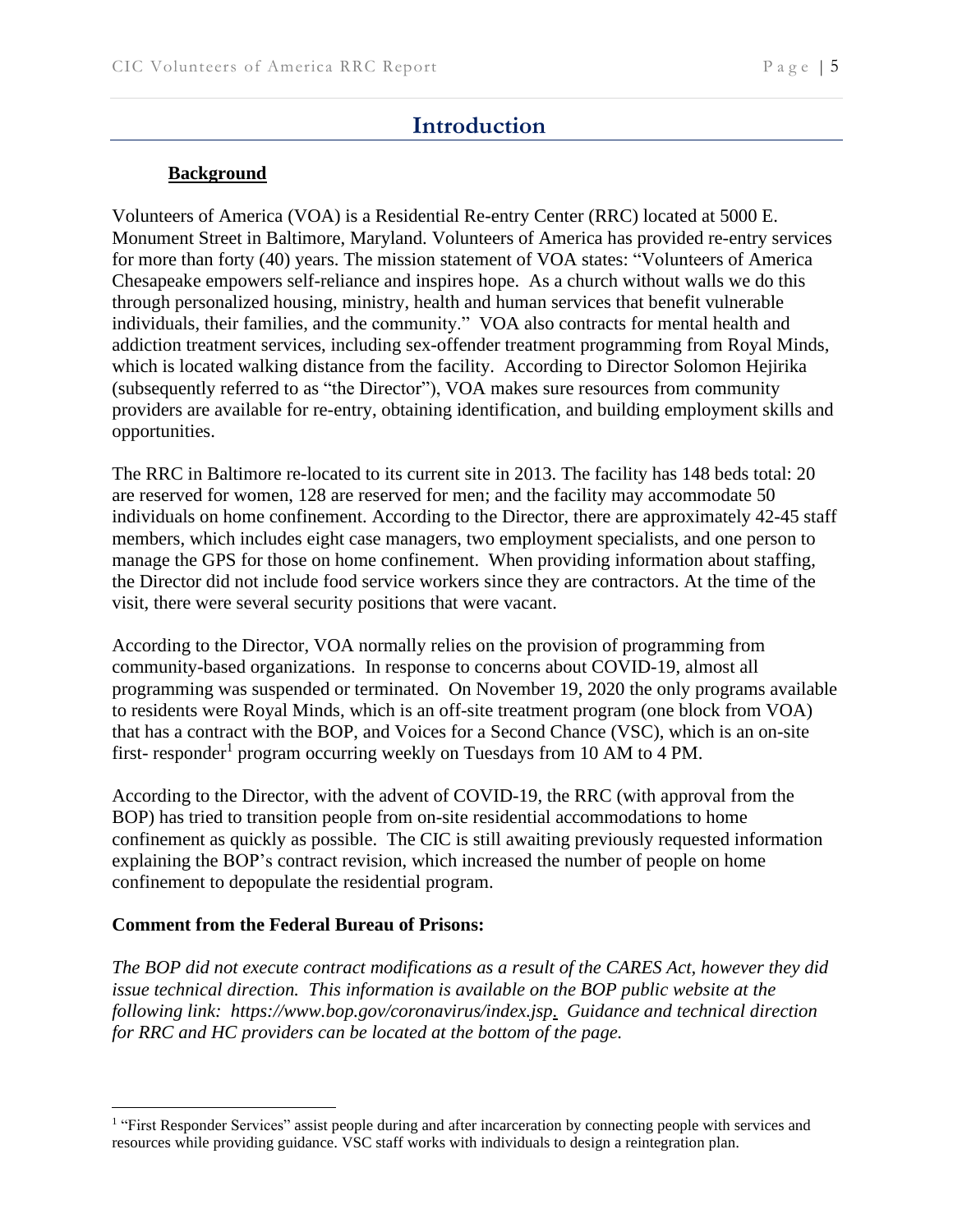*The RRMB requests the CIC coordinate their requests for follow-up information through the Bureau of Prisons Coordinator, rather than directly to a RRC.*

#### **Residential Program**

VOA has a contract with the Federal Bureau of Prisons (BOP).

The BOP contracts with residential reentry centers (RRCs), also known as halfway houses, to assist inmates who are nearing release. RRCs provide a safe, structured, supervised environment, as well as employment counseling, job placement, financial management assistance, and other programs and services. RRCs help returning citizens gradually rebuild their ties to the community and facilitate the supervision of activities during their readjustment phase.<sup>2</sup>

VOA previously served some pretrial residents but stopped because of COVID-19. Upon arrival, residents meet with the intake coordinator who initiates an interview, screens temperatures, creates an ID photo, assigns resident to room, provides linens, and conducts a tour of facility. The facility contains 16 male dorms consisting of eight beds each: four on each side of a partition. The female side contains two dorms with 10 beds each, but the female units are currently locked because all women are on home confinement. Common areas include two gyms and 10 laundry machines. The gyms and basketball courts are currently closed due to COVID-19.

According to the Director, VOA has instituted additional health and safety measures in response to concerns about COVID-19. Resident roll call is conducted five times per day. Masks must be worn in common areas, staff is instructed to stay home if sick, temperature screenings are conducted when staff or residents return to the facility.

On November 19, 2020, there were 102 residents. Fifty-one of the 102 men receiving residential services are DC residents. The BOP controls the assignment of people to Residential Re-Entry Services, as well as home confinement. According to the Director, VOA has tried to transition people as quickly as possible from residential services to home confinement so that short stays are - to some degree- a measure of success. The length of stay is not specified by any document, but - according to the Director - since the onset of the pandemic, a residential stay is generally no longer than 90 days. The DC Corrections Information Council received previously completed questionnaires from 15 of the 51 men from DC. Of the fifteen men who completed surveys, eleven had resided at VOA for less than a month. People with a housing plan approved by the BOP are quickly placed on home confinement. Three of the four men who had resided at VOA for more than a month noted that they lacked permanent housing and believed they would be staying until their release date. Of the eleven men who were at VOA for less than a month; four (4) indicated they had permanent housing; five (5) said they needed permanent housing; and two (2) did not indicate one way or the other.

Several of the men expressed that the process of re-integration was rushed because they were not designated for residential re-entry services until they had only a few months remaining on their sentences. People most concerned about feeling rushed were those who had served sentences that exceeded ten years. According to the Director, the greatest challenges in serving DC

<sup>2</sup> FBOP, About Our Facilities, *Completing the Transition,* available at [https://www.bop.gov/about/facilities/residential\\_reentry\\_management\\_centers.jsp.](https://www.bop.gov/about/facilities/residential_reentry_management_centers.jsp)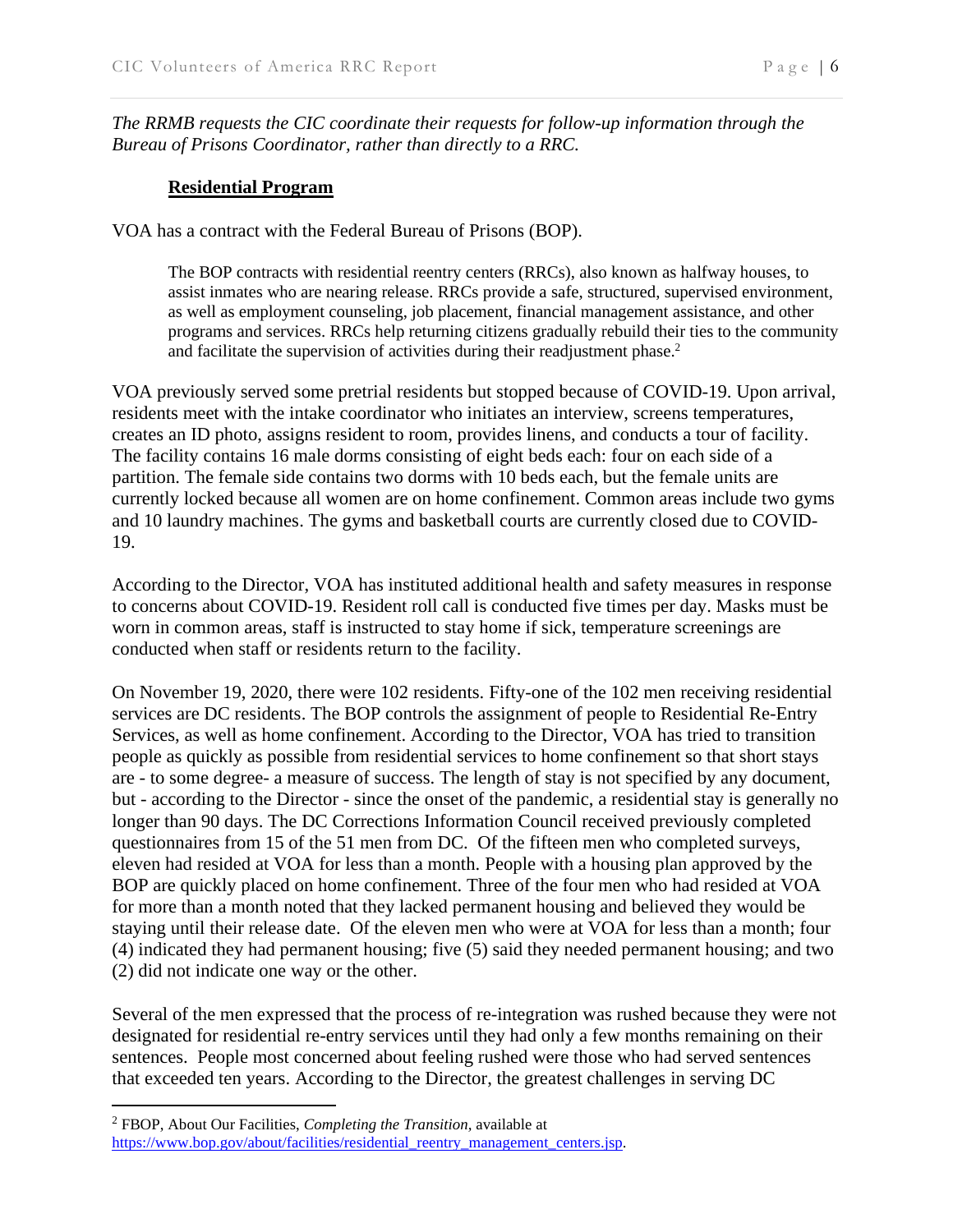residents involve finding employment and housing, especially for sex offenders. The men expressed concerns about the transition from the BOP to VOA, and stated they were forced to rely upon their own resources instead of reliable connections to programs and services designed to help their transition in an orderly manner. Residents also stated that they are not permitted to assist with preparation of meals and must rely on vending machine snacks for the 12-hour period between dinner and breakfast the next morning. Additionally, men in the residential program discussed the lack of natural light, since there are no windows in the male sleeping area.

#### **Comment from the Federal Bureau of Prisons:**

*The District of Columbia has not had a designated RRC for offenders returning to the district since May 2020. VOA Baltimore has been providing critical re-entry services to returning* citizens releasing to the District. It is not the intent of the VOA Baltimore RRC contract to be the *main service provider for this population nor was it contemplated in the contract.*

#### **Home Confinement Program**

Volunteers of America provides supervision for people on home confinement. The BOP states that "home confinement is a time of testing and an opportunity for inmates to assume increasing levels of personal responsibility while providing sufficient restriction to promote community safety and continue the sanction of the sentence.<sup>3</sup> "Some returning citizens are granted direct home confinement, meaning they are released from a secure institution to the VOA in order to receive an electronic monitoring device, then are released to the community the following day. Others reside at VOA for a period, then move to home confinement. The Director noted that VOA is trying to send folks with disabilities or major health issues to home confinement

To qualify for home confinement, a person is generally required to have served the shorter of all but six months or nine-tenths of their sentence. Prior to the pandemic, an in -person home visit by VOA staff and a landline were also required. However, in the interest of efficiency and public health, alternative means of home verification were employed, such as phone communication. . On November 19, 2020, there were 37 DC people on home confinement.

# **Recommendations**

- Medical issues: Provide information and direct connections to DC medical services, including Unity Health Care and the DC Department of Behavioral Health.
- Home Confinement: Provide clear eligibility information regarding the process of transitioning to home confinement, especially all requirements about suitable housing.
- Movement: Provide safe and appropriate means of transportation for residents to attend appointments and family reunification events in the District of Columbia.

<sup>3</sup> BOP, *Home Confinement,* Program Statement 7320.01, Aug. 1, 2016, at 1, available at [https://www.bop.gov/policy/progstat/7320\\_001\\_CN-1.pdf.](https://www.bop.gov/policy/progstat/7320_001_CN-1.pdf)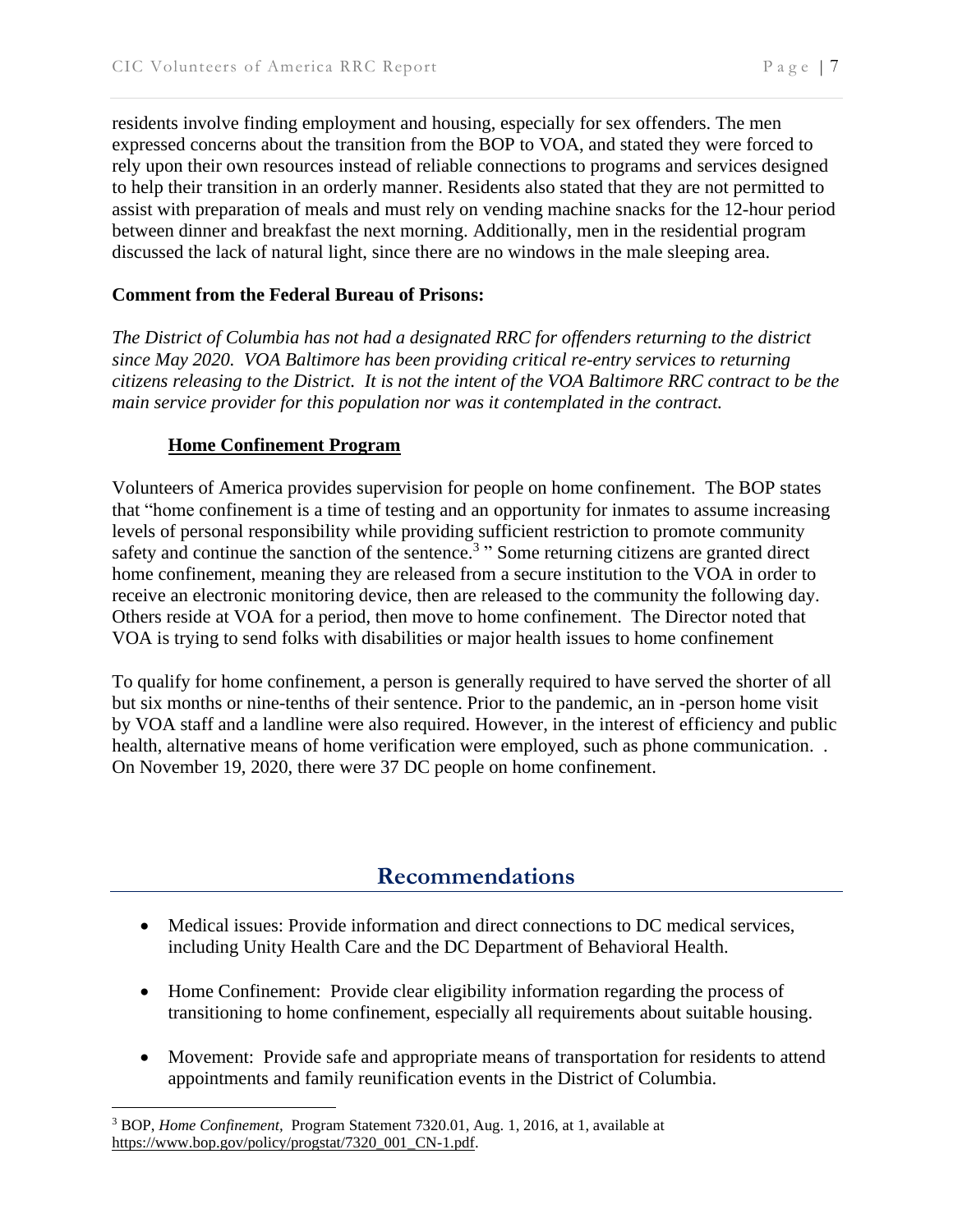• Programs and Services: Develop and maintain strong, collaborative relationships with DC agencies and organizations and ensure that DC residents are directly connected to services.

### **Medical**

#### **Background**

A smooth transition from a secure facility to the community requires continuous medical care. The Director stated that a smooth transition of medical services, including medical records, is facilitated by Naphcare. Naphcare is the largest third-party administrator for the BOP, and it manages the medical process, including scheduling appointments and processing claims. During the process of BOP transfers, an exit summary, medical records (paper or electronic), and medications are transferred with the designated inmate.<sup>4</sup> The Director stated that if residents arrive without medication, the intake coordinator has the medication overnighted from the facility to VOA. Seven out of fourteen survey respondents indicated that they received medications upon their departure from the BOP, and seven indicated they did not <sup>5</sup>. Five survey respondents indicated that they were currently receiving needed medications while at VOA.

When a resident seeks medical care, the resident consults a case manager, who then submits a request to Naphcare. Naphcare usually approves requests within one day. Then, the resident goes to the hospital, which bills Naphcare directly. If there is an emergency and 911 is contacted, VOA contacts Naphcare the following day. There are five hospitals in close proximity to VOA.

In order to refill a prescription prior to the pandemic, residents would request a pass to retrieve medication from CVS or Walmart. However, medications are now retrieved by staff on a daily basis.

The arrangement with Naphcare creates unique difficulties for DC residents. People in the custody of VOA are required to have Naphcare. Since multiple health insurances are not permitted, they cannot apply for Medicaid. This means that Voices for a Second Chance cannot arrange re-entry services through Medicaid, which has more DC based resources for primary medical care, behavioral health, or substance abuse services. Continuity of services is important upon an individual's release, and residents expressed frustration with eligibility restrictions and the logistics of switching insurance. They must wait until they are no longer in the custody of VOA before applying for Medicaid. If there are any delays during the Medicaid application process, individuals are unable to access medications, and they encounter long waits to access care providers and detox or substance abuse services through the DC Department of Behavioral Health.

<sup>4</sup> BOP, *Pharmacy Services,* Program Statement 6360.01, Jan. 15, 2005, at 32, available at [https://www.bop.gov/policy/progstat/6360\\_001.pdf.](https://www.bop.gov/policy/progstat/6360_001.pdf)

<sup>&</sup>lt;sup>5</sup> It is possible that some people who did not receive medication upon their departure may not have required it.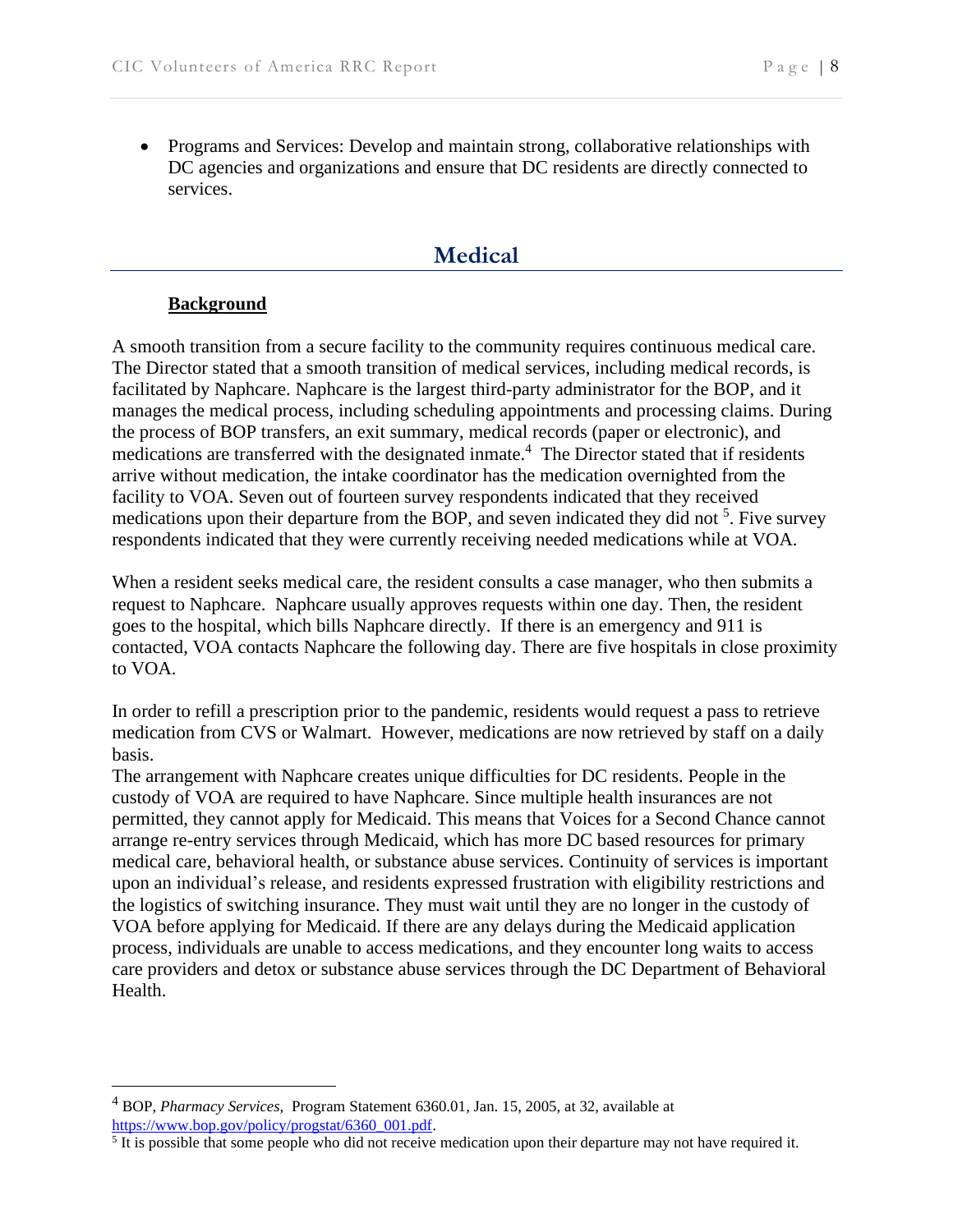#### **Comment from the Federal Bureau of Prisons:**

*Residents of RRCs are encouraged to apply for Medicare and Medicaid. While they may not be eligible to receive the benefits until they are transferred to home confinement, the application process can begin up to 90 days prior to the anticipated transfer. The BOP does not determine eligibility for Medicare or Medicaid. These programs and their eligibility requirements are regulated by other agencies.*

#### **Comments from Residents**

Several residents spoke about the lack of medical services at VOA and the need for on-site medical services upon release. Returning citizens are accustomed to the on-site medical and pharmacy services provided at BOP institutions, and some, especially those who have served lengthy sentences, possess limited knowledge of how to independently navigate those services. Survey comments included:

*"They don't have a medical staff here period. Whatever medication I received I have to go through [outside medical providers and pharmacies] to get my psych medication. No medical staff here at all."* 

*"Not even a regular nurse or a PA to deal with medical issues, never seen anybody checking guys' blood pressure, don't test for COVID, no physical when you arrive."*

Residents also noted that they had to pay for their own medical devices including heart monitors. Others complained about laxity in getting medical appointments or medication refills. Two residents contrasted the lack of medical care and the difficulties of navigating the process through Naphcare with the ease of walking a few blocks from the now closed Hope Village RRC to Unity Health Care, which would provide immediate medical care while completing the insurance enrollment process.

#### **Comment from the Federal Bureau of Prisons:**

*Our contracts with RRC services does not require the RRC Contractor to have medical staff at the RRC. All medical services are handled through a separate contract, and Naphcare is the only third-party administrator that is used for RRC medical care.*

#### **Recommendation**

Provide information and direct connections to DC medical services, including Unity Health Care and the DC Department of Behavioral Health.

#### **Comment from the Federal Bureau of Prisons in response to the recommendation:**

It was not the intent of the VOA Baltimore RRC Contract to be the main service provider to the *returning citizens for the District. As such, they are much better suited to provide information and direct connections to medical and mental health providers closer to the area in which they are located and in the area of which it was intended for them to provide services.*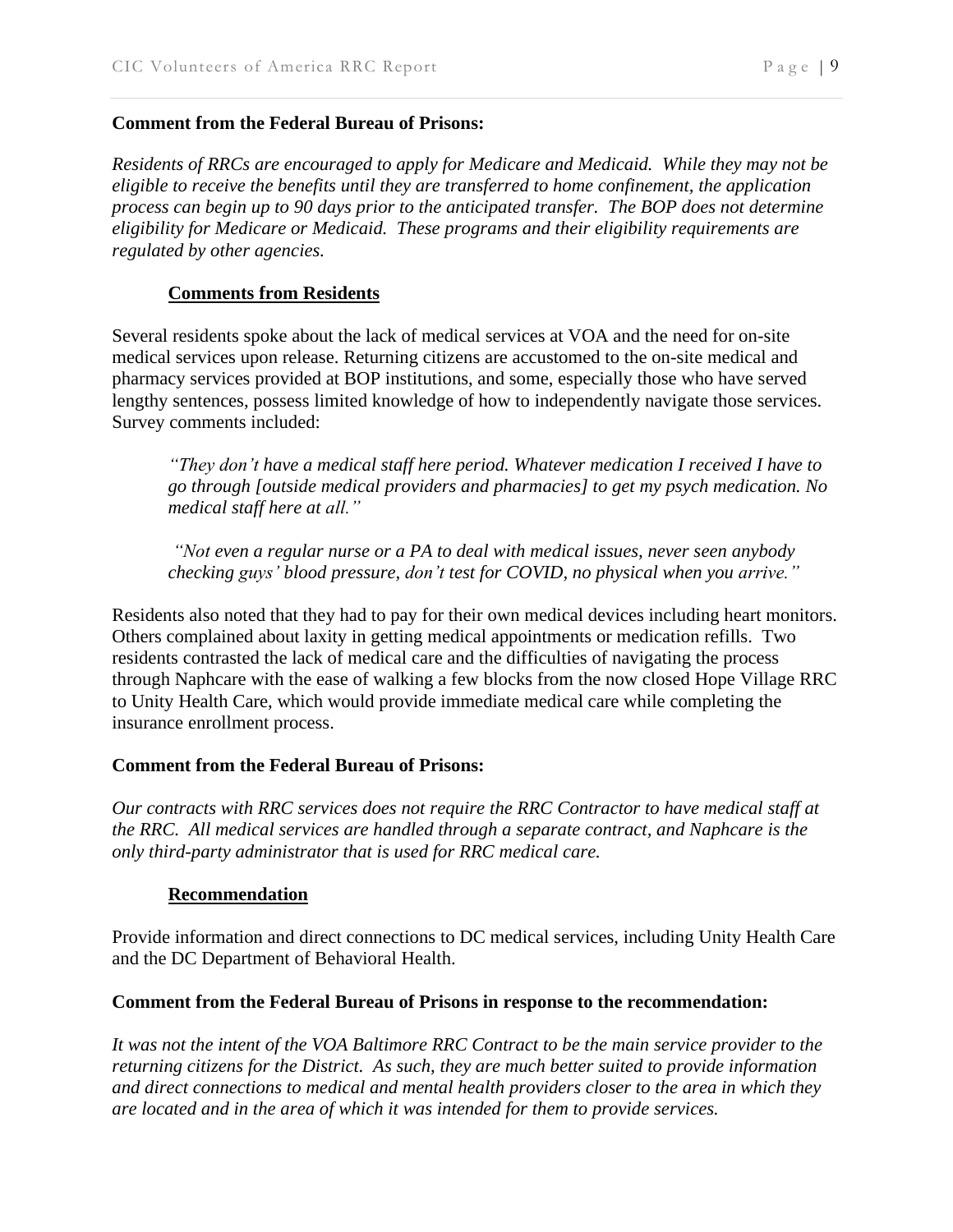# **Home Confinement**

#### **Background**

VOA supervises people on home confinement in addition to providing residential services. In response to the pandemic, during the spring/summer of 2020 - the BOP's contract with VOA increased from 148 individuals to 291 individuals, and 189 of those slots were allocated for supervising people on home confinement. There were no women currently in the residential program at VOA, and 14 women were on supervised home confinement<sup>6</sup>. According to the Director, the number of people on home confinement increased to depopulate the residential program in response to concerns about COVID-19. Despite this rapid increase, there is only one staff member assigned to supervise the GPS devices used by people on home confinement.

Some people arrive from a secure facility to VOA already approved by the BOP for direct home confinement. If there is an electronically monitored program available, an inmate who does not require CCC transitional services may be placed directly on home confinement from an institution.<sup>7</sup> Generally, an inmate may be considered eligible for direct placement on home confinement if he or she has no public safety factors; had excellent institutional adjustment; has a stable residence with a supportive family; has confirmed employment (if employable); and has little or no need for the services of a  $\text{CCC}^8$  A person's stay may be as brief as a few hours, which is long enough to obtain an ankle bracelet and set up a supervision schedule.

People assigned to the residential program may also "graduate" to home confinement once they have completed the requirements, including securing appropriate housing. When an inmate has employment and a place to live and has demonstrated that s/he no longer requires the level of accountability and services the CCC provides, the inmate may be placed on home confinement.<sup>9</sup> The housing arrangements are generally made with family members who complete the necessary paperwork, which is then forwarded to the BOP for approval. For various reasons, some inmates may never progress to a level of responsibility which would warrant placement on home confinement.<sup>10</sup> Due to concerns about COVID-19, VOA is relying on telephone communication with family members rather than conducting on-site home inspections for home confinement placements. Also, if a person's sentence requires supervision by another jurisdiction after home confinement with VOA is complete, VOA must first locate the proper entity in that supervising jurisdiction to also secure their approval of the home confinement location before VOA can transition them to their home confinement location. Because of the several steps involved, the BOP approval process can take several days. Once assigned to home confinement, people must continue to see their case manager biweekly and provide a urine sample for drug testing.

Prior to the adjustments due to COVID-19, people on home confinement were required to return to VOA four times a month, if participating in drug treatment programs, and talk with case

8 *Id.*

<sup>10</sup> *Id*.

<sup>6</sup> These numbers are subject to regular fluctuations.

<sup>7</sup> BOP, *Home Confinement,* Program Statement 7320.01, Aug. 1, 2016, at 8, available at [https://www.bop.gov/policy/progstat/7320\\_001\\_CN-1.pdf.](https://www.bop.gov/policy/progstat/7320_001_CN-1.pdf)

<sup>9</sup> *Id.*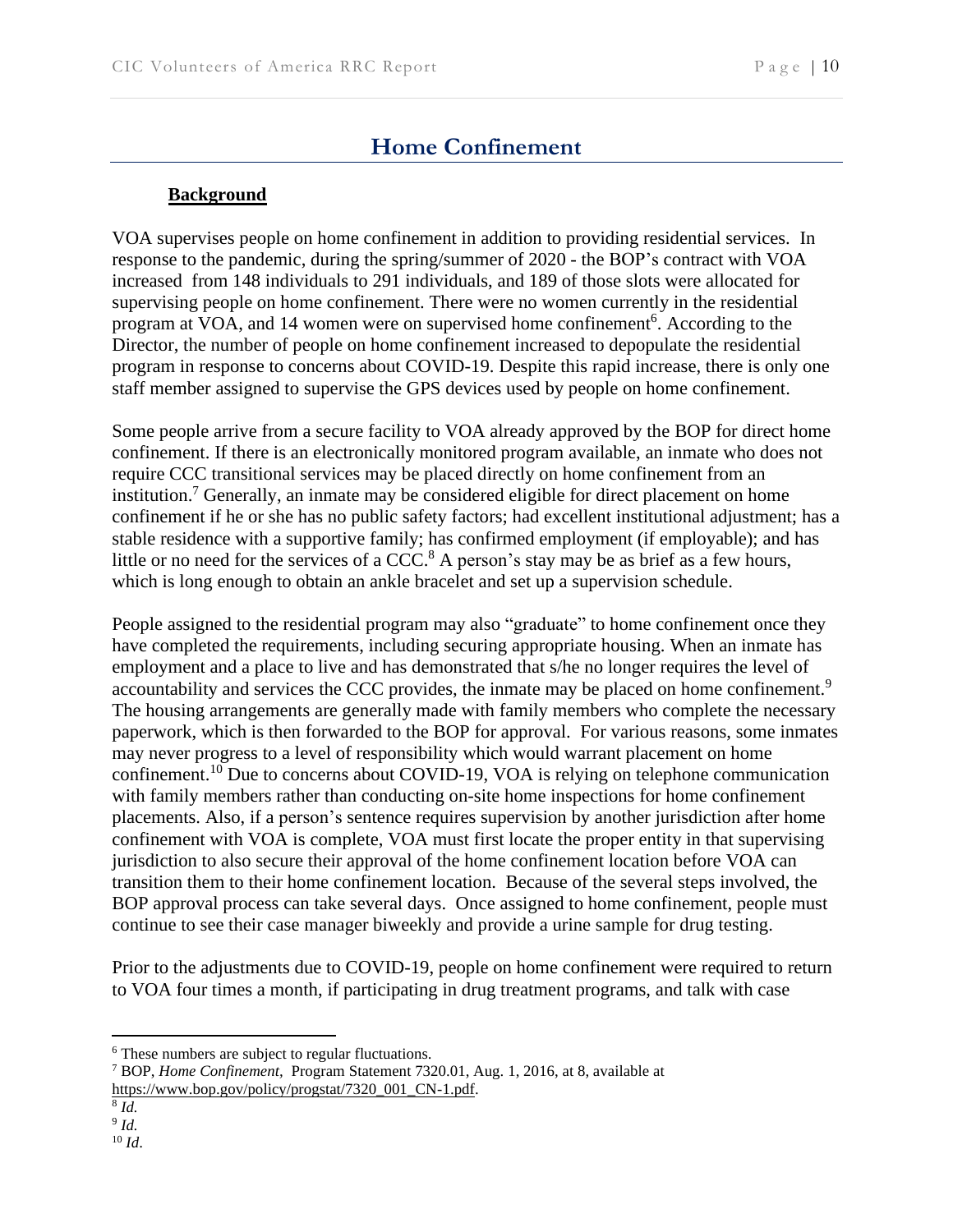managers to monitor progress. That requirement was modified to twice a month by the BOP on Nov. 12, 2020.

Voices for a Second Chance (VSC) stated that home confinement services are the same as residential program services. However, once people return to their communities, VSC case managers can complete more comprehensive intakes and facilitate connections to medical and mental health care, housing, and employment services. The case managers can employ a holistic approach that considers the entire family and community during the transition process.

#### **Comment from the Federal Bureau of Prisons:**

*The BOP has Community Treatment Services (CTS) in DC as well as Baltimore. Services can be transferred from one contracted provider to another once they are approved for HC.*

#### **Comments from Residents**

Residents' comments about home confinement varied based upon experiences. The following comments reflect a range of outlooks regarding the process:

*"Paperwork and everything has been done, already been approved to go, so just waiting to get the monitor on and leave."* 

*"I've been here since end of September and home confinement date coming up and they haven't done process of home visit etc to see if address is valid or not."*

*"Some inmates [are] here past their [eligibility]date because family doesn't want to take us."*

Some residents expressed confusion about the eligibility requirements and transition process for home confinement. Ten out of 15 survey respondents stated they were eligible for home confinement. Of the ten, only four stated that they had permanent housing. Therefore, some residents were unaware of the permanent housing requirement for home confinement eligibility. Residents are free to reside in a shelter upon release (i.e. completion of their sentence); however, they are not permitted to reside in a shelter while on home confinement. Some residents feel like BOP guidance conflicts with VOAs role since VOA does not provide the transitional housing. One respondent remarked, "If a federal institution is putting you down for transitional housing, staff at VOA is not helping to get you into transitional housing."

Former VOA residents noted that they are still highly involved with case managers and parole officers during their home confinement. They expressed that continual check-in requirements and approval requests serve as hindrances to reintegration for people already subject to the stigma of wearing a GPS monitor.

#### **Comment from the Federal Bureau of Prisons:**

*The supervising district must approve an inmate's home plan. Regardless of the housing plans assisted and developed by the RRC, the USPO/CSOSA must approve the plan and/or may make other recommendations.*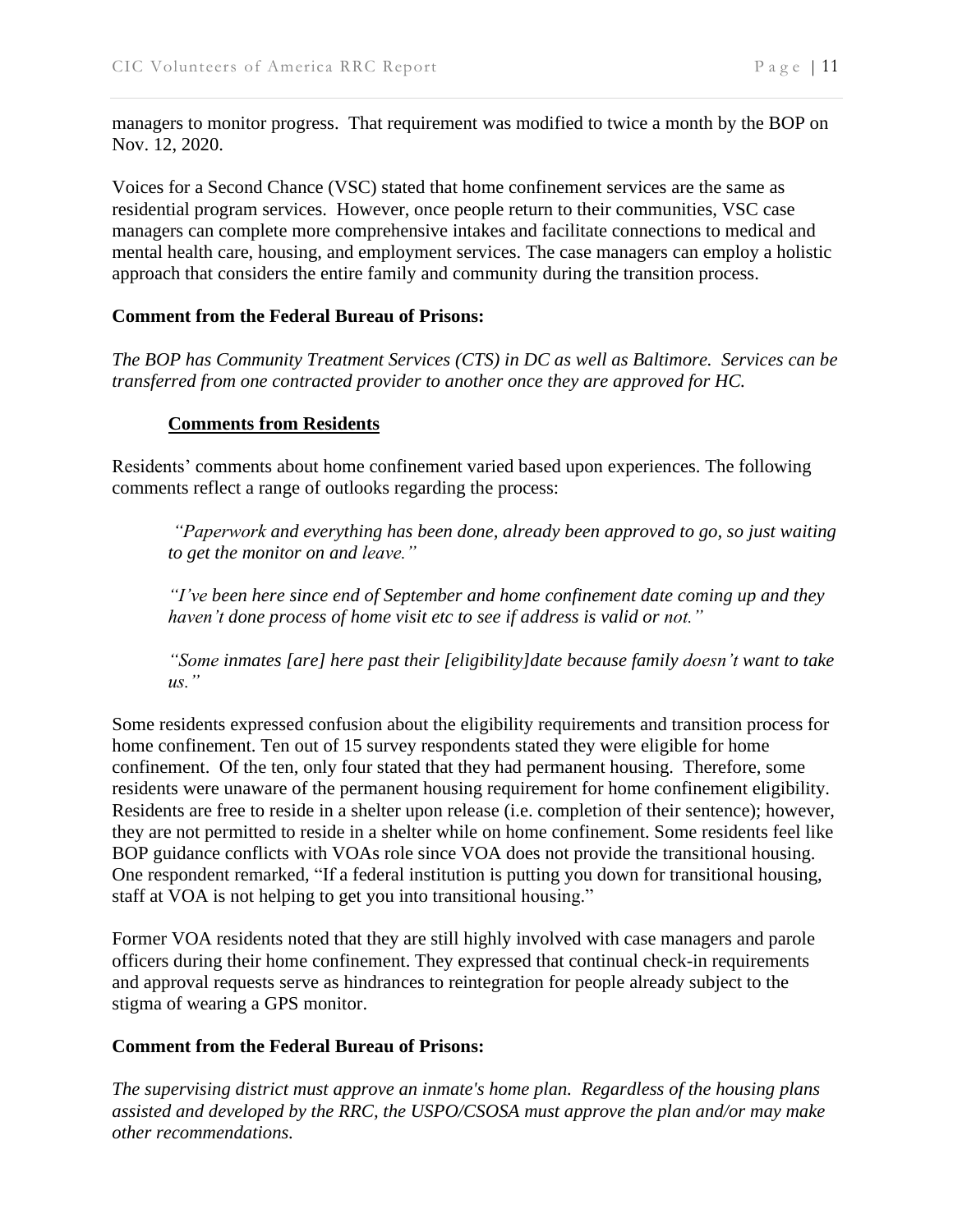#### **Recommendation**

Provide clear eligibility information regarding the process of transitioning to home confinement, especially all requirements about suitable housing.

#### **Comment from the Federal Bureau of Prisons in response to the recommendation:**

*Information regarding the home confinement program and eligibility is outlined in the VOA Baltimore RRC resident handbook. Each resident is counseled regarding the home confinement program during orientation and subsequent case management meetings. Finding suitable housing in the DC area has been difficult at times. The VOA Baltimore has made a tremendous effort to become familiar with services in the DC area which would assist each resident in finding housing in the District.*

### **Movement**

#### **Background**

While transitioning from a secure institution to the community, residents value the freedom and flexibility of "being halfway back" and having the ability to make and keep appointments for needed services, such as obtaining identification and securing employment. Nine survey respondents stated that they had a job promised to them upon release. None of those men were currently able to use those employment opportunities due to COVID-19 restrictions, which prevented them from leaving the facility.

While the residents held the administration of VOA responsible for the constraints, the administration stated that lack of movement was primarily in response for concerns about the spread of COVID-19. The Director stated that VOA conforms with COVID-19 restrictions for Baltimore, Maryland. On November 19, 2020, the state of Maryland reverted to Phase I of COVID-19 restrictions. Therefore, residents and people on home confinement, even those physically residing in the District of Columbia (DC), were required to comply with Baltimore restrictions.

The Director noted that during October while in Phase 2 residents could move about more freely. For example, residents were permitted to go to DC for appointments, programming, and employment. Prior to the onset of the pandemic, residents were also permitted leisure time and time to visit family Monday through Friday, using ten-hour passes to accommodate travel to and from DC.

Since Maryland was currently in Phase I of restrictions, visitation and programming were restricted (essentially eliminated), as well as all travel to DC. The Director stated that most residents were not allowed to travel to DC for job searches or visits, and leisure had been cancelled to minimize community spread of COVID-19. He stated that only residents with a verified DC address were allowed to travel to DC for appointments with the Department of Motor Vehicles, or to get birth certificates and Social Security cards. Eleven survey respondents needed a current, valid form of identification.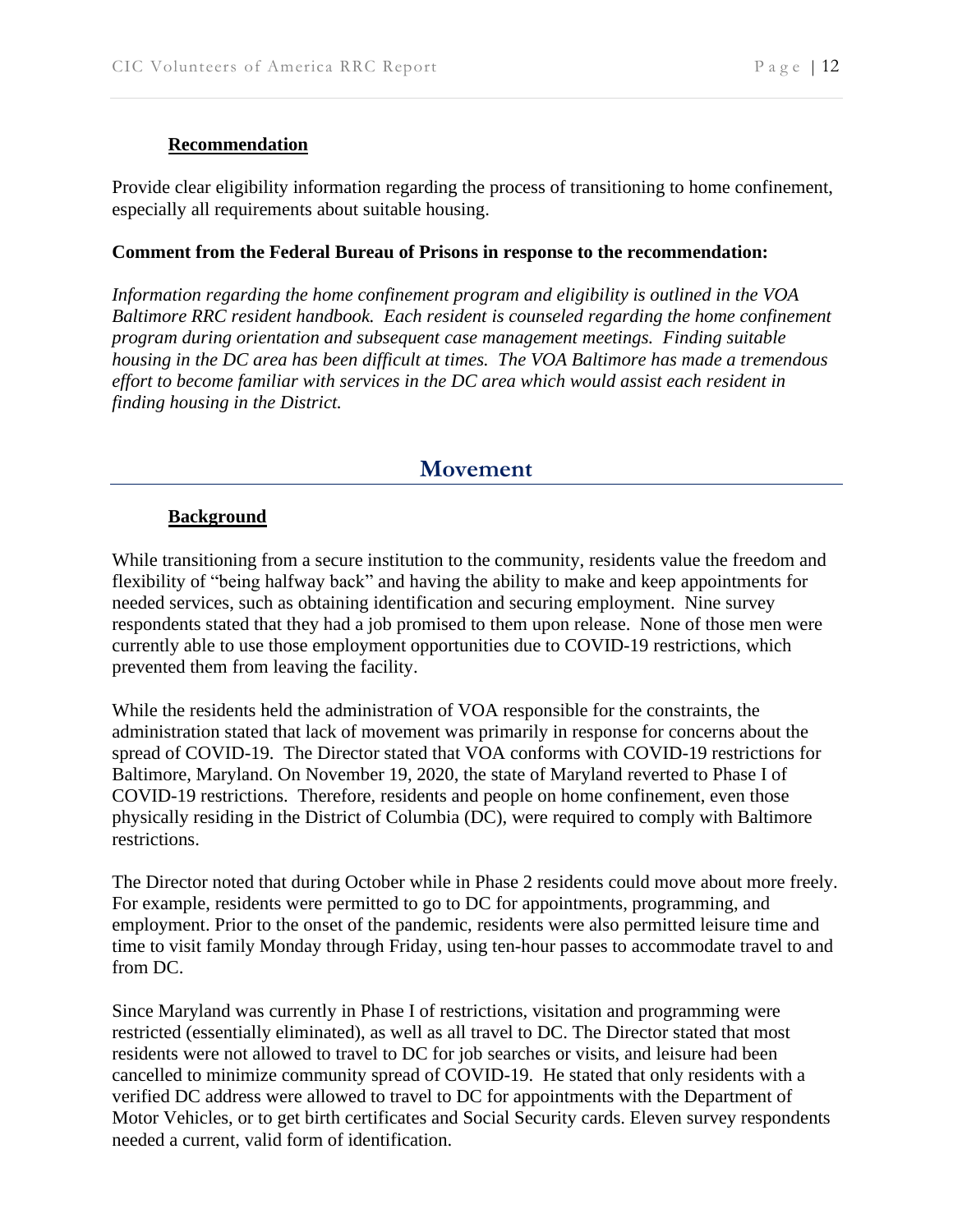Residents are permitted to own smart phones to talk to family and set up employment, and ten survey respondents indicated ownership. Residents must acquire the phone, then register it with VOA, and people convicted of sex offenses have restrictions on their phone and internet usage, which is monitored by security staff. Nine respondents noted that no DC government agency had attempted to contact them; however, five respondents stated they had been contacted by DC non-profit organizations.

Approximately 60% of survey respondents indicated they had permanent housing, regardless of whether or not located in DC. Residents without an approved DC address noted the difficulty in obtaining identification. VOA has a policy stating that DC residents without an approved home address must obtain ID using VOA's address. The Director noted that due to the proximity of DC and MD, some residents desire two sets of identification. He noted that if the Mayor's Office on Returning Citizens Affairs (MORCA) was open, residents could use that address to obtain DC identification; however, since the MORCA office was under renovation at the time, it was unable to serve as a person's mailing address.

Voices for a Second Chance (VSC), which provides on-site case management services every Tuesday, noted that transportation is challenging for their clients. VSC stated that clients would benefit from transportation to specific organizations that assist with housing and employment needs.

#### **Comments from Residents**

Several respondents provided comments explaining that they felt geographically isolated and immobilized. All residents' comments focused on the frustration of being unable to go to DC for appointments or family visits.

Other residents stated that caseworkers needed to provide more information about available DC resources. 60% expressed that their case managers are very helpful; 20% expressed that their case managers are somewhat helpful; and 20% noted they were not helpful.

#### **Recommendation**

Provide safe and appropriate means of transportation for residents to attend appointments and family reunification events in the District of Columbia.

#### **Comment from the Federal Bureau of Prisons in response to the recommendation:**

*VOA Baltimore provides access to transportation vouchers and assist with making arrangements for offenders releasing to the District.*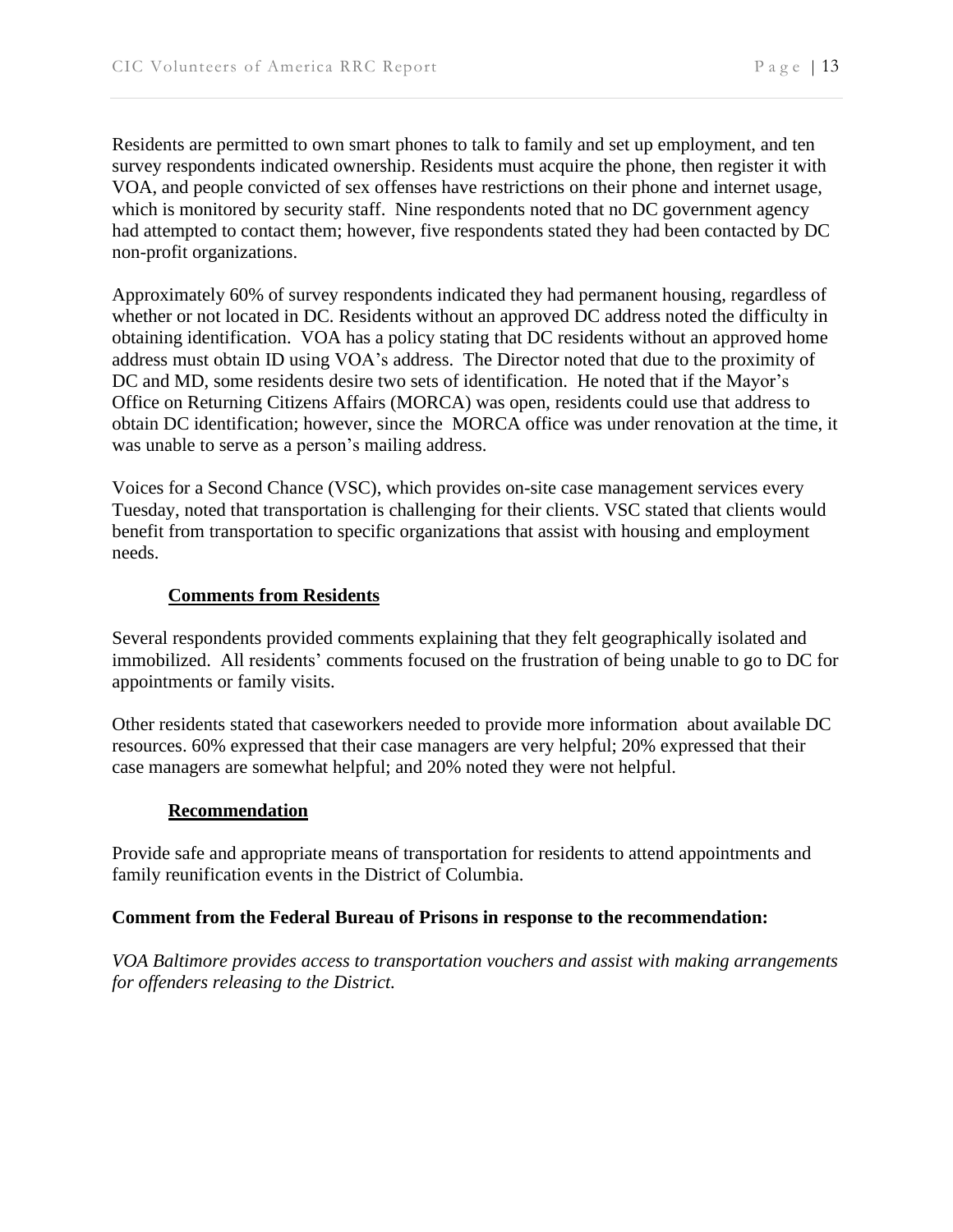# **Programs and Services**

#### **Background**

In response to concerns about COVID-19, almost all programming was suspended or terminated. On November 19, 2020 the only programs available to residents were Royal Minds, which is an off-site treatment program (one block from VOA) that has a contract with the BOP, and Voices for a Second Chance (VSC), which is an on-site program occurring weekly on Tuesdays from 10 AM to 4 PM.

Voices for a Second Chance is a DC- based non-profit that provides "first responder services", which includes assisting clients with obtaining birth certificates, drivers' licenses, identification, social security cards, and housing information, as well as links to support services for clothing, shoes, coats, personal protective equipment, and toiletries. Voices for a Second Chance also supplies writing materials for residents to communicate with family. The DC Office of Victim Services and Justice Grants (OVSJG) provides grant funding that supports some of VSC's work at VOA. VSC would like more resources for individuals with cognitive challenges and more onsite wellness programs. Residents of VOA and staff of VSC also noted the special needs of people who have served long sentences, which means they are returning to different family and neighborhood dynamics, and their support systems may also need additional resources, such therapy and subsidies.

Through an MOU with VOA, VSC is permitted to conduct on-site intake and conduct assessments in the visitation room. During that time, no VOA staff is present, so residents may confidentially communicate. In addition to the on-site services, residents are provided with the contact information for VSC staff, and may call and email them as needed.

Royal Minds offers group and individual counseling, as well as alcohol and drug addiction treatments and psychosocial rehabilitation. The staff includes professional and licensed counselors.

#### **Comments from Residents**

Both residents and staff provided positive feedback about the work of VSC. However, residents and staff noted that VOA needs greater knowledge and coordination of DC-based resources and services.

Most resident comments about programming expressed frustration with the lack of programming and the attitudes of VOA staff when residents request assistance:

*"[VOA] staff is disrespectful, case managers not doing anything for me."* 

*"Communication between [VOA]staff and us here is not productive to say the least."*

*"I haven't seen nobody yet, haven't seen my caseworker yet, so I don't know what's going on."*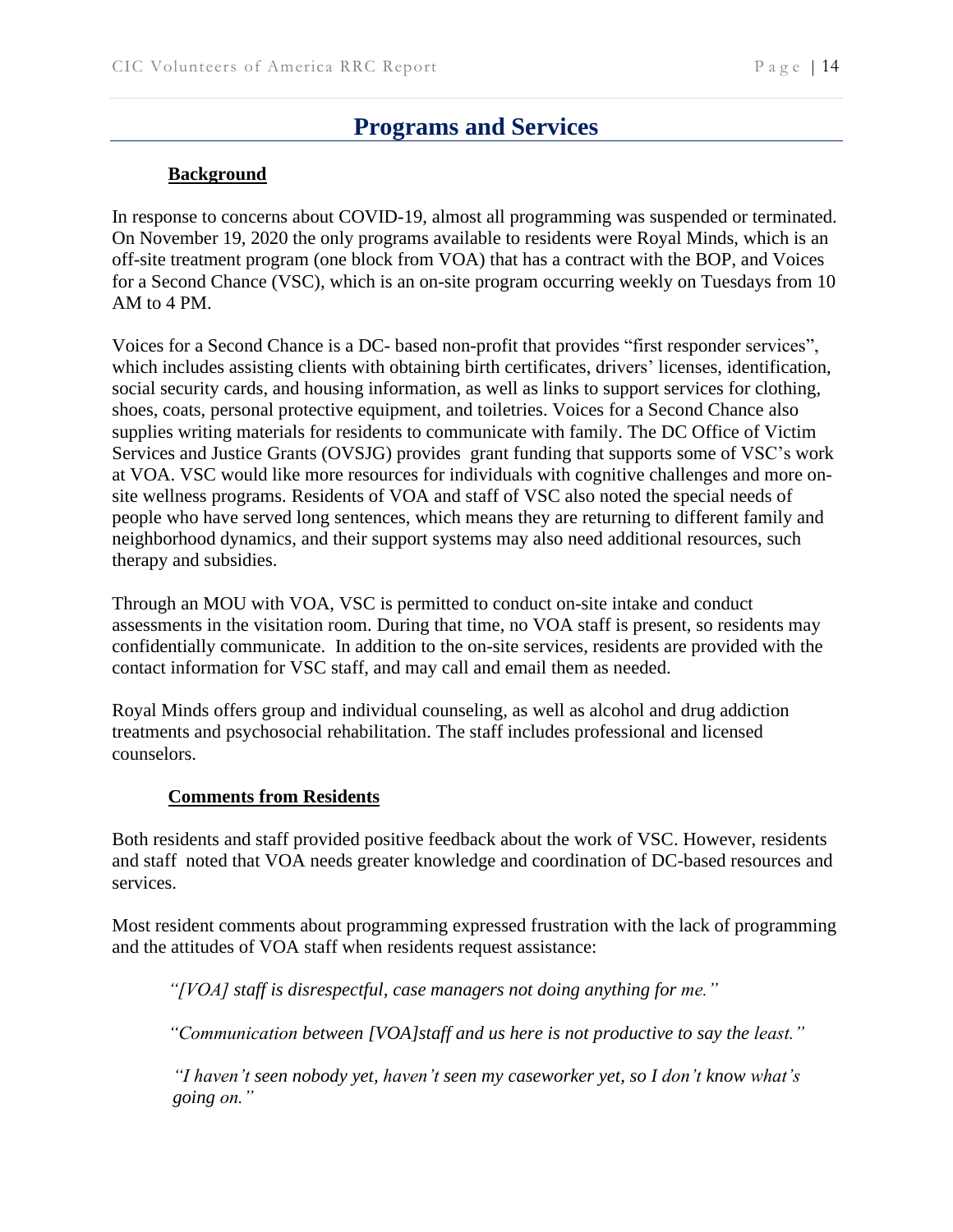*"[There is] no orientation where they sit in a room together and hear how things are supposed to go."* 

Other residents expressed their appreciation for current efforts by VSC:

*"VSC there every week, really trying to help people get IDs, really are trying, certainly helping individuals from DC who need help bringing clothes or other stuff."*

*"VSC when they come they have so much stuff to do it's too much for them."* 

Several residents also expressed concerns about the links to mandatory services:

*"I thought once we get here we'd be entitled to parole officer, I don't even know who my parole officer is, we should be able to get in touch with our parole officer."*

*"I haven't been in touch with parole or CSOSA."*

*"72 hours after my release from VOA I guess I have to call CSOSA and try to find out going on and where they are and who[I] have to report to."* 

#### **Recommendation**

Develop and maintain strong, collaborative relationships with DC agencies and organizations and ensure that DC residents are directly connected to services.

#### **Comment from the Federal Bureau of Prisons in response to the recommendation:**

*VOA Baltimore places emphasis on developing and maintaining strong, collaborative relationships with re-entry agencies and organizations. Their goal is to ensure all residents releasing to communities serviced by the VOA Baltimore RRC are connected to the appropriate re-entry services. The RRMB encourages the CIC to coordinate any additional information pertaining to re-entry services available to DC offenders with the Bureau of Prisons Coordinator.*

# **Conclusion**

The BOP contracts with Residential Re-Entry Centers to assist inmates who are nearing release. In addition to providing a safe, structured, supervised environment, RRCs provide programs and services to help returning citizens rebuild their ties to the community. Many residents from DC feel that the VOA needs improvement regarding how to effectively serve its DC population. Returning citizens expressed disappointment and frustration with the lack of programming and limited re-entry supports, especially while living apart from their families and communities. Due to both restrictions in response to the pandemic and the distance from DC, residents desire improvements on issues regarding medical and insurance services, home confinement eligibility, access to transportation, and DC -specific programs and services. However, improvements in those areas are beneficial to the DC population, regardless of the existence of a pandemic.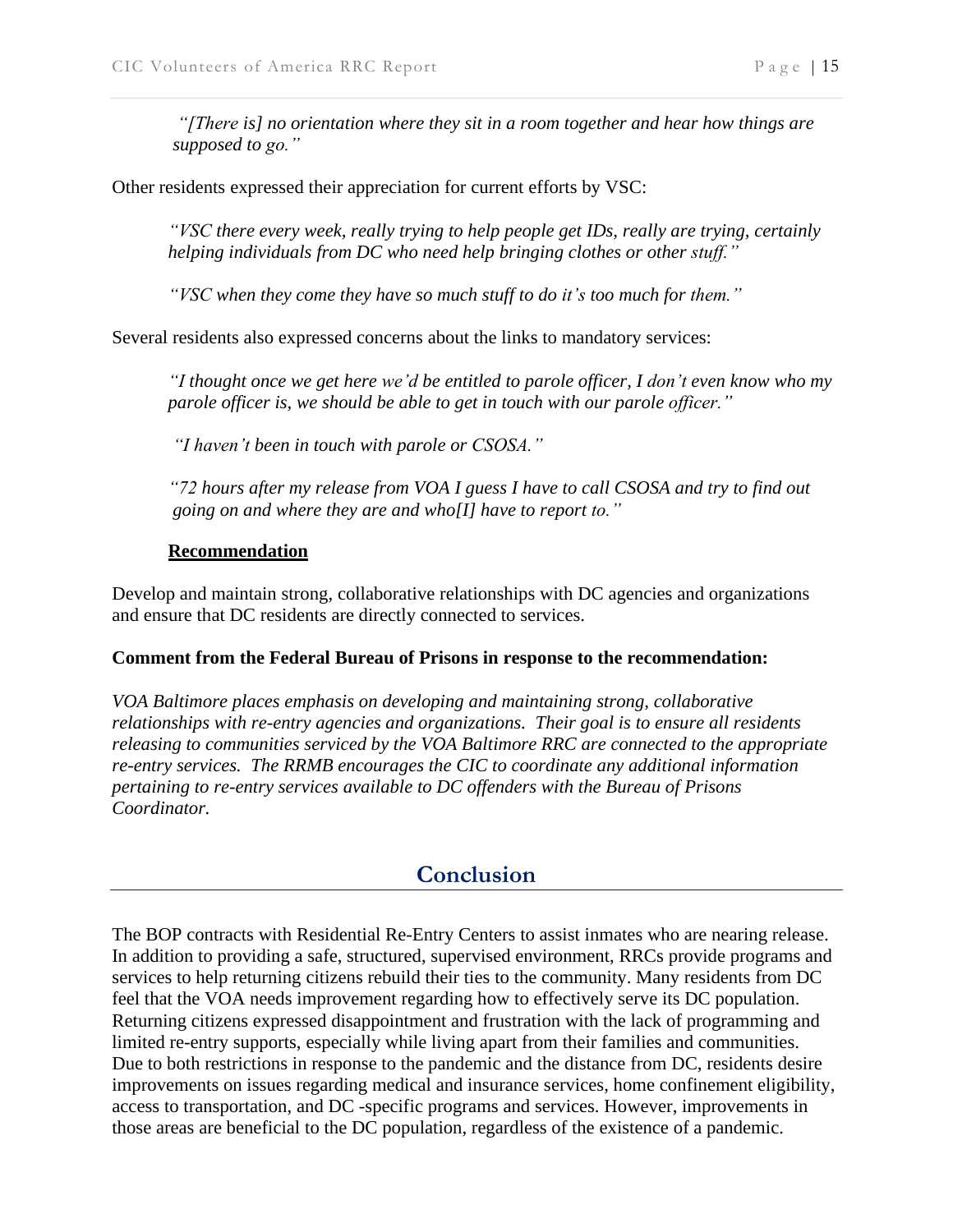# **Appendix A: Methodology**

The CIC conducted virtual interviews at the Volunteers of America Residential Reentry Center during the pandemic due to the prohibition of in-person visits. The DC CIC initially mailed a paper survey to approximately 40 VOA residents on September 20, 2020. Only one resident mailed a completed survey back to the CIC, and several surveys were returned as undeliverable because those people were released from VOA. Subsequently, the CIC contacted VOA leadership and arranged to conduct interviews with residents via video.

On November 19, 2020, CIC analysts conducted two group interviews. VOA staff set up the facility visiting room with approximately twelve desks spaced apart from each other, and a computer monitor equipped to allow residents to speak with CIC staff via Zoom meeting. When the men arrived for the group sessions, they were provided a printed survey to complete. The group sessions began with an introduction of the CIC by staff and general inquiries about conditions and concerns. The initial group session, which contained ten residents, lasted approximately 45 minutes, and the second group session, which contained five residents, lasted approximately 20 minutes. At the conclusion of each session, the men provided their completed surveys to VOA staff, who then scanned and emailed the surveys to the CIC.

On November 20, 2020, a close-out meeting was held via Zoom with VOA Director. The CIC also met with staff from Voices for a Second Chance via Zoom on December 3, 2020.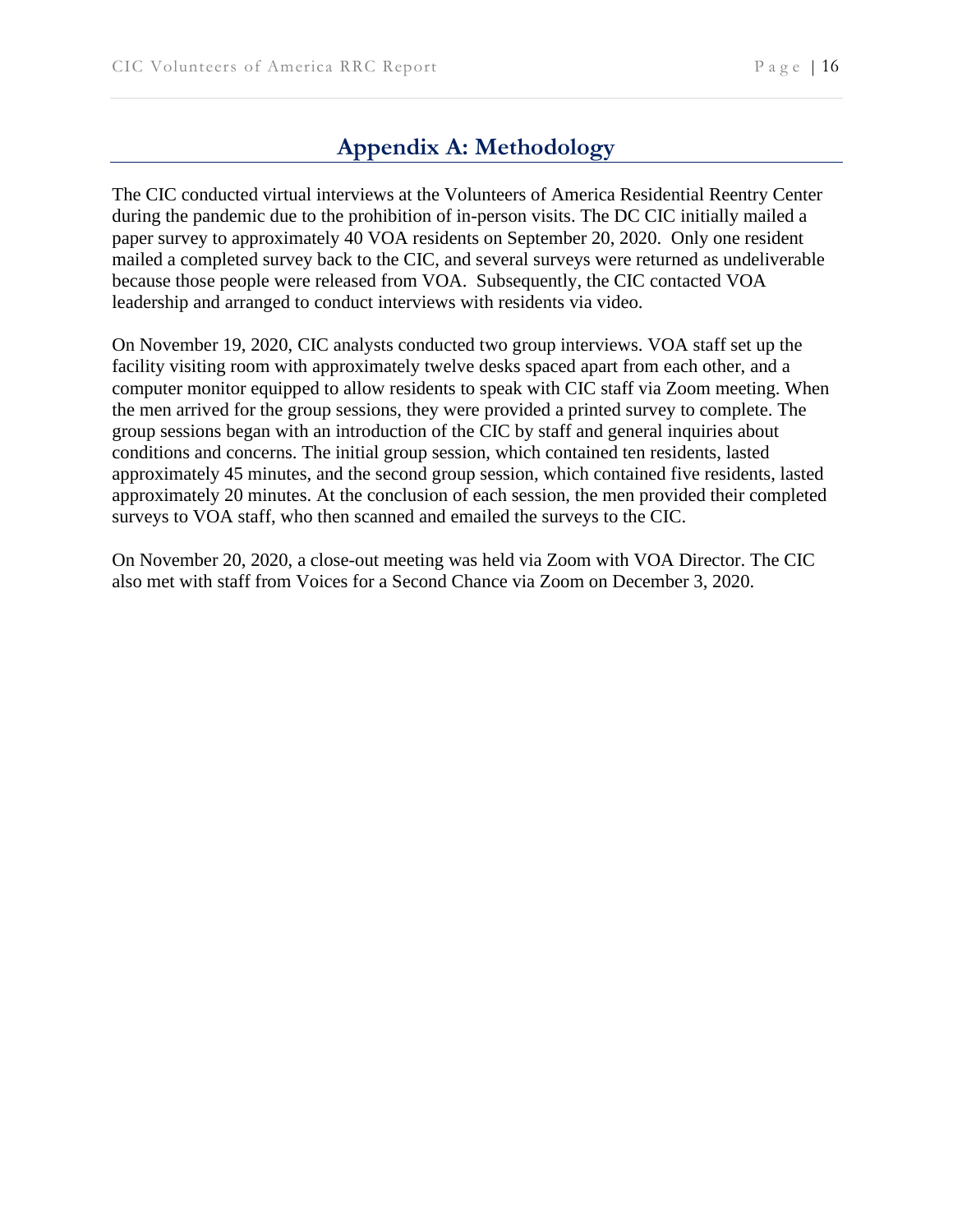# **Appendix B: BOP Response**

Responses from the Federal Bureau of Prisons are embedded throughout the report.